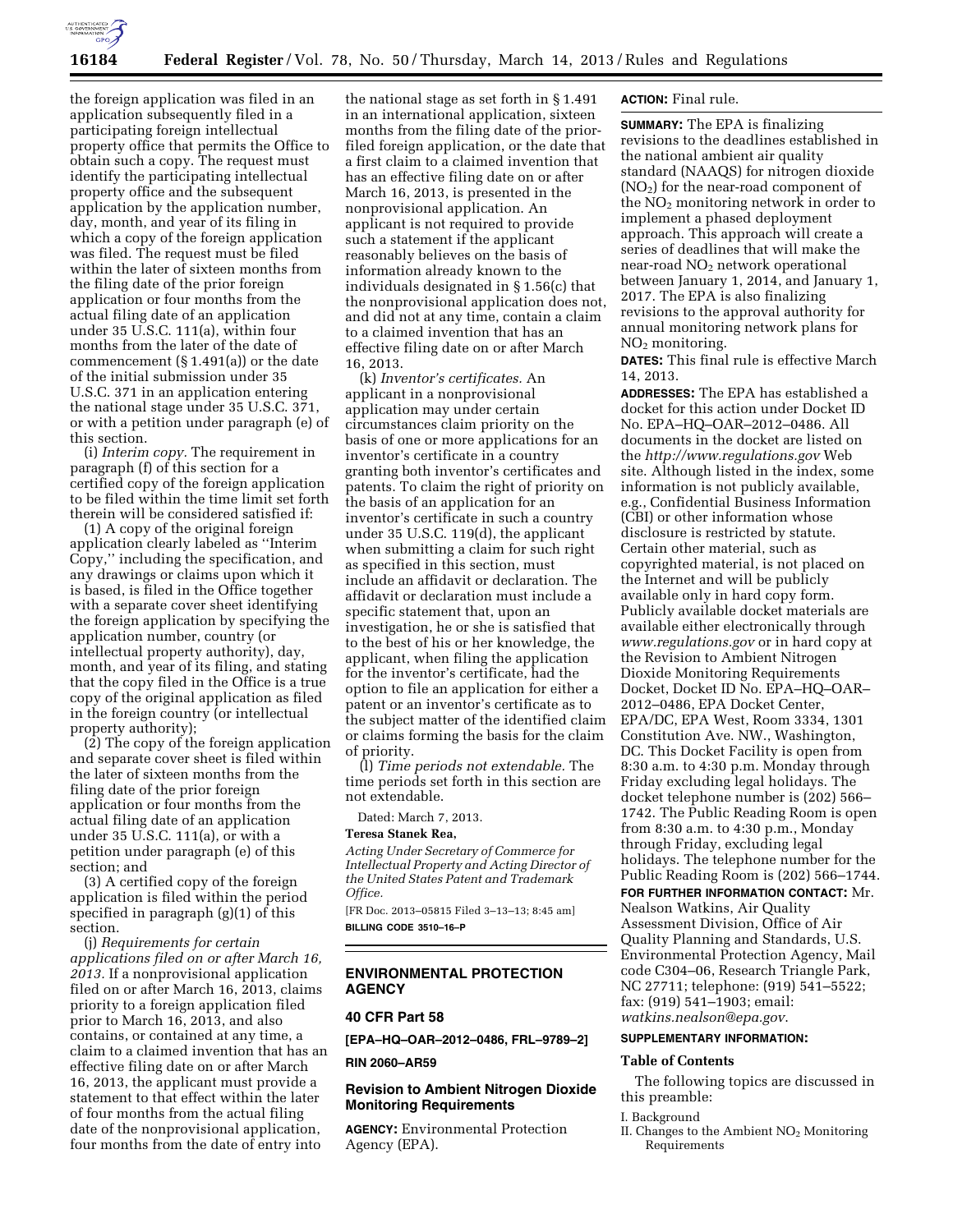- A. Near-Road NO2 Monitoring Network Implementation
- 1. Proposed Changes
- 2. Public Comments
- 3. Conclusions on Near-Road NO2 Monitoring Network Implementation
- B. Change in Annual Monitoring Network Plan Approval Authority
- 1. Proposed Change
- 2. Public Comments
- 3. Conclusions on Annual Monitoring Network Plan Approval Authority
- III. Statutory and Executive Order Reviews A. Executive Order 12866: Regulatory Planning and Review and Executive Order 13563: Improving Regulations and
	- Regulatory Review B. Paperwork Reduction Act
	- C. Regulatory Flexibility Act
	- D. Unfunded Mandates Reform Act
	- E. Executive Order 13132: Federalism
	- F. Executive Order 13175: Consultation and Coordination With Indian Tribal Governments
	- G. Executive Order 13045: Protection of Children From Environmental Health and Safety Risks
	- H. Executive Order 13211: Actions Concerning Regulations That Significantly Affect Energy Supply, Distribution, or Use
	- I. National Technology Transfer and Advancement Act
	- J. Executive Order 12898: Federal Actions To Address Environmental Justice in Minority Populations and Low-Income Populations
	- K. Congressional Review Act

#### **I. Background**

On February 9, 2010, the EPA promulgated minimum monitoring requirements for the  $NO<sub>2</sub>$  monitoring network in support of the revised  $NO<sub>2</sub>$ NAAQS (75 FR 6474). The  $NO<sub>2</sub>$  NAAQS was revised to include a 1-hour standard with a 98th percentile form averaged over three years and a level of 100 parts per billion (ppb), reflecting the  $maximum$  allowable  $\overline{NO}_2$  concentration anywhere in an area, while retaining the annual standard of 53 ppb.

As part of the NAAQS rulemaking, the EPA promulgated revisions to requirements for minimum numbers of ambient  $NO<sub>2</sub>$  monitors that included new monitoring near major roads in larger urban areas. In addition, those monitoring revisions included requirements to characterize NO2 concentrations representative of wider spatial scales in larger urban areas (areawide monitors), and monitors intended to characterize  $NO<sub>2</sub>$  exposures of susceptible and vulnerable populations. Specifically, the requirements for these minimum monitoring requirements are as follows:

The first tier of the ambient  $NO<sub>2</sub>$ monitoring network requires near-road monitoring.1 There must be one

microscale near-road NO2 monitoring station in each Core Based Statistical Area (CBSA) with a population of 500,000 or more persons to monitor a location of expected maximum hourly concentrations sited near a major road. An additional near-road  $NO<sub>2</sub>$  monitoring station is required at a second location of expected maximum hourly concentrations for any CBSA with a population of 2,500,000 or more persons, or in any CBSA with a population of 500,000 or more persons that has one or more roadway segments with 250,000 or greater Annual Average Daily Traffic (AADT). Based upon 2010 census data and data maintained by the U.S. Department of Transportation Federal Highway Administration on the most heavily trafficked roads in the U.S. *([http://www.fhwa.dot.gov/](http://www.fhwa.dot.gov/policyinformation/tables/02.cfm) [policyinformation/tables/02.cfm\),](http://www.fhwa.dot.gov/policyinformation/tables/02.cfm)*  approximately 126 near-road  $NO<sub>2</sub>$  sites are required within 103 CBSAs nationwide.

The second tier of the  $NO<sub>2</sub>$  minimum monitoring requirements is for areawide  $NO<sub>2</sub>$  monitoring.<sup>2</sup> There must be one monitoring station in each CBSA with a population of 1,000,000 or more persons to monitor a location of expected highest  $NO<sub>2</sub>$  concentrations representing the neighborhood or larger spatial scales. These  $NO<sub>2</sub>$  monitors are referred to as area-wide monitors. Based on 2010 census data, approximately 52 area-wide  $NO<sub>2</sub>$  sites are required within 52 CBSAs.

The third tier of the  $NO<sub>2</sub>$  minimum monitoring requirements is for the characterization of  $NO<sub>2</sub>$  exposure for susceptible and vulnerable populations.3 The EPA Regional Administrators, in collaboration with states, must identify a minimum of 40 additional  $NO<sub>2</sub>$  monitoring stations nationwide, in addition to the above minimum monitoring requirements for near-road and area-wide monitors, primarily focusing on siting these monitors in locations to protect susceptible and vulnerable populations.

The 2010 NO<sub>2</sub> NAAQS revision required states to submit a plan for establishing all required NO<sub>2</sub> monitoring sites to the EPA Administrator by July 1, 2012. The rule also required all required monitoring stations to be operational by January 1, 2013.

## **II. Changes to the Ambient NO**2 **Monitoring Requirements**

This rulemaking will result in the following actions: (1) A change to the dates by which required near-road NO<sub>2</sub>

monitors will need to be identified in state Annual Monitoring Network Plans; (2) a change to the dates by which required near-road NO<sub>2</sub> monitors shall be operational; and (3) a shift in the authority to approve  $NO<sub>2</sub>$  monitoring plans from the EPA Administrator to the EPA Regional Administrators.

### *A. Near-Road NO*2 *Monitoring Network Implementation*

We are finalizing a phased implementation approach, as proposed (77 FR 64244), to allow more time for states to establish the required near-road NO2 monitors on a schedule consistent with available resources. No changes are being made with regard to the implementation timing requirements for area-wide monitoring and for monitoring to characterize  $NO<sub>2</sub>$ exposures for susceptible and vulnerable populations.

## 1. Proposed Changes

In consideration of the limited availability of state and federal resources to implement all required near-road  $NO<sub>2</sub>$  sites by 2013, the EPA proposed to change the dates by which required near-road NO2 monitors are to be identified in annual monitoring network plans and physically established. The EPA proposed a phased implementation approach, where subsets of the required near-road  $NO<sub>2</sub>$ monitors will be funded and become operational over the course of multiple years. Although the requirement to install these monitors is not dependent on the availability of federal funds, the EPA believes that it will be able to identify sufficient grant funding over time to support this phase-in approach, which would allow states to ultimately complete the near-road network with federally supplied funds.

The EPA proposed the phased implementation for near-road NO<sub>2</sub> monitors as follows:

(a) For each CBSA with population of 1,000,000 or more persons, one nearroad monitor shall be reflected in the state Annual Monitoring Network Plan submitted July 1, 2013, and that monitor shall be operational by January 1, 2014.

(b) For each CBSA that is required to have two near-road monitors (either because the CBSA has a population of 2,500,000 or more persons or any CBSA with a population of 500,000 or more persons that has one or more roadway segments with 250,000 or greater AADT counts), the second near-road monitor shall be reflected in the state Annual Monitoring Network Plan submitted July 1, 2014, and that monitor shall be operational by January 1, 2015.

<sup>1</sup>See 40 CFR part 58, Appendix D, section 4.3.2.

<sup>2</sup>See 40 CFR part 58, Appendix D, section 4.3.3. 3See 40 CFR part 58, Appendix D, section 4.3.4.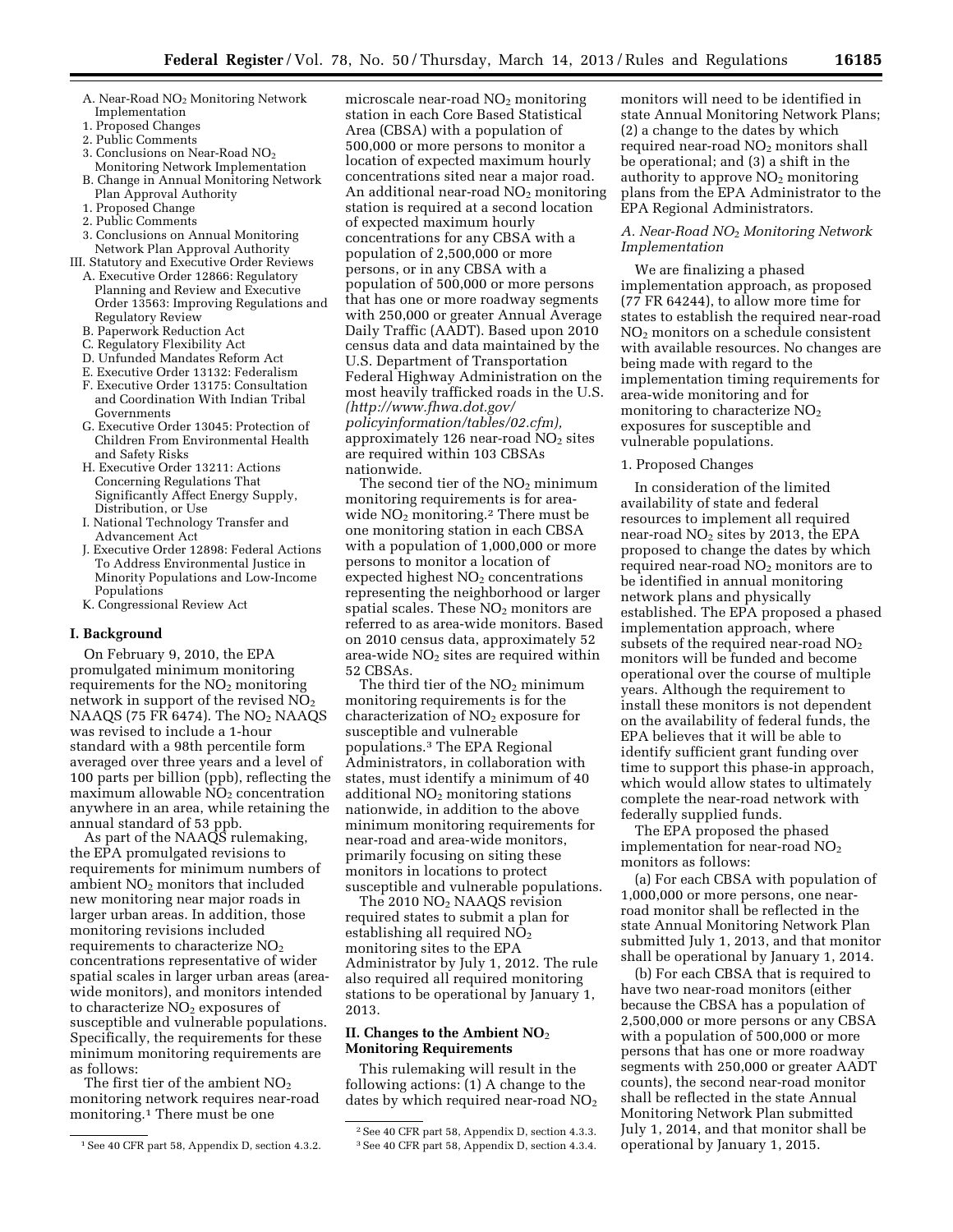(c) For each CBSA having a population of at least 500,000 or more persons (but less than 1,000,000), one near-road  $NO<sub>2</sub>$  monitor shall be reflected in the state Annual Monitoring Plan submitted July 1, 2016, and the monitor shall be operational by January 1, 2017.

## 2. Public Comments

The EPA received comments from six states and multi-state representative groups and one citizen supporting the proposed revisions to the schedule for implementing near-road  $NO<sub>2</sub>$  monitors. For example, the Northeast States for Coordinated Air Use Management (NESCAUM) stated it supports "\* \* \* the proposed changes to the  $NO<sub>2</sub>$  nearroad monitoring network deployment schedule. The proposed phase-in and additional time is consistent with what the Clean Air Scientific Advisory Committee's (CASAC's) Ambient Air Monitoring and Methods Subcommittee recommended to EPA \* \* \*.'' The National Association of Clean Air Agencies (NACAA) stated that it "\* \* supports the Proposed Revision and commends EPA for responding to the recommendations of state and local agencies to implement a phased approach to deployment of the NO2 near-roadway network via rulemaking.''

The EPA received one comment from a public citizen against the proposed revisions to the implementation schedule. The citizen commenter who objected to the proposed revision stated that the proposed action would lead to a trend in which the EPA will ''\* \* \* continuously revise the deadline, as there will always be funding issues in our current economy.'' The commenter goes on to note that postponing network deployment may also be misinterpreted to mean the agency is minimizing the priority for near-road NO<sub>2</sub> monitoring.

In response, the EPA notes that there will always be a need to balance monitoring objectives and requirements with available resources. Currently, there is a greater strain on federal, state, and local air monitoring resources than there has been during the recent past. This fact is articulated by multiple states and multi-state groups in their public comments on the proposed rulemaking, all of whom support the proposed revisions. For example, NACAA, which represents air pollution control agencies in 43 states, the District of Columbia, four territories, and 116 metropolitan areas, commented that ''\* \* \* state and local agencies need additional, adequate federal funding in order to move forward with new monitoring requirements and continue to operate and maintain existing monitoring networks \* \* \*". NACAA

goes on to state that installing and operating a new network such as the near-road NO<sub>2</sub> network "\* \* \* requires the purchase of new equipment; installation of new sites; and additional staff, operation, and maintenance costs at a time when state and local agencies are already struggling with significant budget and staffing shortfalls.''

The EPA has recognized the reality of state and local air agency funding and resource shortfalls. The EPA remains committed to near-road monitoring, but recognizes that the shift to near-road monitoring involves increased work and resource demands for site selection and implementation. The agency believes that the phased approach is the best solution to match the forecasted availability of federal funding, which will have to occur over multiple years, to allow the implementation of the required near-road  $NO<sub>2</sub>$  network. However, as noted above, while the EPA is considering the availability of resources in establishing these schedules, these monitoring requirements are not contingent on the future availability of federal resources.

3. Conclusions on Near-Road NO<sub>2</sub> Monitoring Network Implementation

The EPA has concluded, upon consideration of public comments, that the revisions to the dates that states must submit a plan for establishing all required near-road  $NO<sub>2</sub>$  monitors sites to the EPA and the dates by which those required near-road  $NO<sub>2</sub>$  monitors must be operational will be finalized as proposed. As such, near-road NO2 monitors shall be established as follows:

(a) In each CBSA having 1,000,000 or more persons, one near-road  $NO<sub>2</sub>$ monitor shall be reflected in the state Annual Monitoring Network Plan submitted July 1, 2013, and that monitor shall be operational by January 1, 2014.

(b) In each CBSA required to have two near-road  $NO<sub>2</sub>$  monitors (i.e., any CBSA with a population of 2,500,000 or more persons, or any CBSA with a population of 500,000 or more persons that has one or more roadway segments with 250,000 or greater AADT counts), a second nearroad NO<sub>2</sub> monitor shall be reflected in the state Annual Monitoring Network Plan submitted July 1, 2014, and that monitor shall be operational by January 1, 2015.

(c) In each CBSA having 500,000 or more persons (but less than 1,000,000), one near-road NO2 monitor shall be reflected in the state Annual Monitoring Plan submitted July 1, 2016, and that monitor shall be operational by January 1, 2017.

The EPA estimates, under these new revisions, that 52 near-road NO2

monitors would be operational by January 1, 2014, in CBSAs having 1,000,000 or more persons; an estimated 23 additional near-road NO2 monitors would be operational by January 1, 2015, in any CBSA having 2,500,000 or more persons, or in those CBSAs with a population of 500,000 or more persons that has one or more roadway segments with 250,000 or greater AADT counts; and an estimated 51 additional nearroad  $NO<sub>2</sub>$  sites would be operational by January 1, 2017, in those CBSAs having a population between 500,000 and 1,000,000 persons.

No changes are being made with regard to the implementation timing requirements for area-wide monitoring and for monitoring to characterize  $NO<sub>2</sub>$ exposures for susceptible and vulnerable populations.

## *B. Change in Annual Monitoring Network Plan Approval Authority*

We are finalizing revisions to regulatory language, as proposed (77 FR 64244), so that state and local air monitoring agencies shall submit annual NO2 monitoring network plans to the EPA Regional Administrators for approval.

## 1. Proposed Change

The EPA proposed to amend the regulatory text in 40 CFR 58.10(a)(5) so that state and local air monitoring agencies are required to submit their NO2 monitoring network plans to their respective EPA Regional Administrator instead of the EPA Administrator for approval. This change would make the NO2 monitoring network plan submittals consistent with the requirements for submittal of Annual Monitoring Network Plans for ozone, carbon monoxide, sulfur dioxide, particulate matter, and lead to EPA Regional Administrators.

#### 2. Public Comments

The EPA received comments from five state and multi-state representative groups and one citizen supporting the proposed revisions to shift the approval authority of state Annual Monitoring Network Plans from the EPA Administrator to the EPA Regional Administrators. For example, the Wisconsin Department of Natural Resources supported this revision as this change will allow "\*  $*$  \* for  $NO<sub>2</sub>$ monitoring network plans to be incorporated into Annual Network Plans reducing the time and resources required to prepare these plans [independent of other pollutant plans].'' The EPA did not receive any comments against the proposed changes to NO2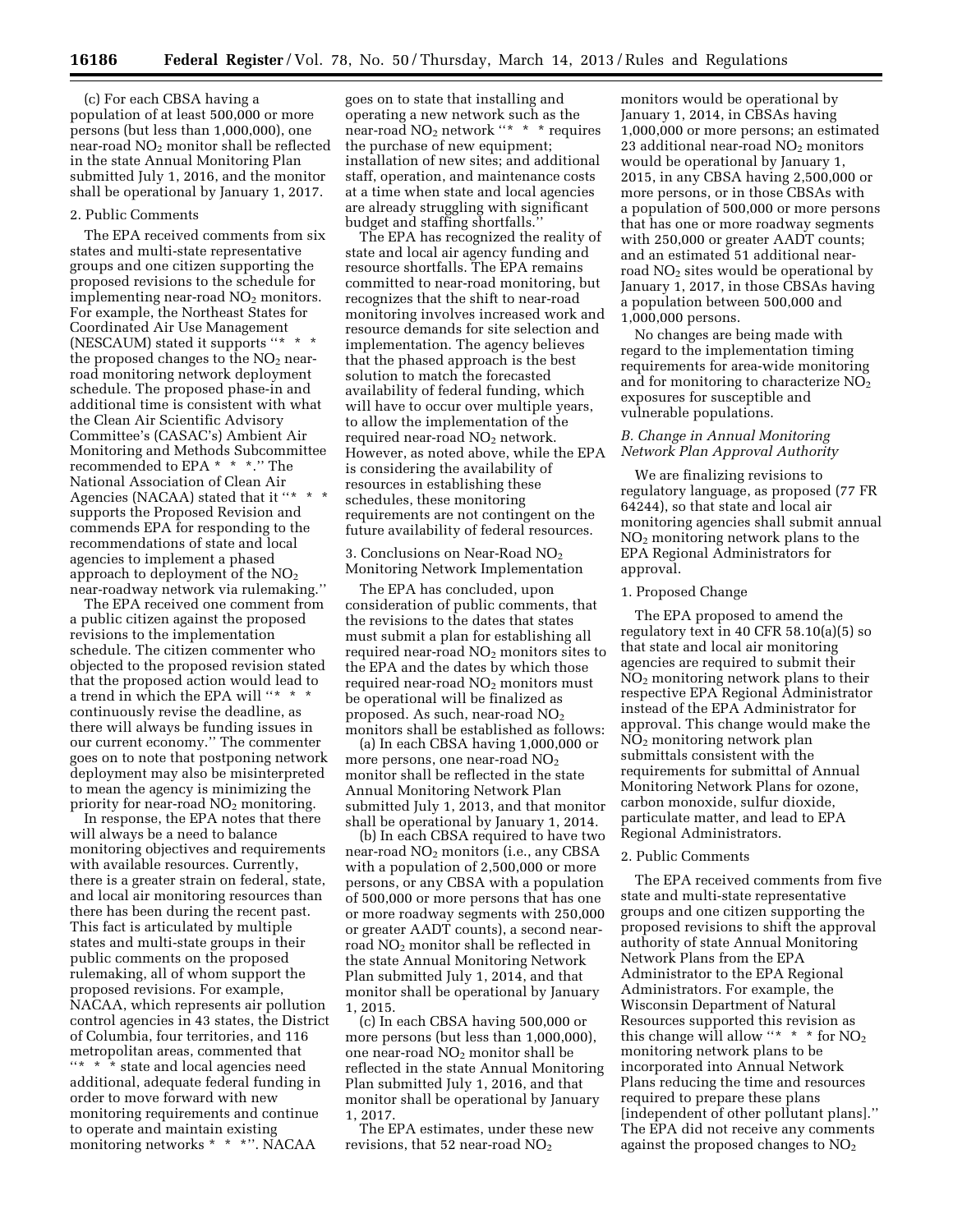monitoring network plan approval authority.

3. Conclusions on Annual Monitoring Network Plan Approval Authority

The EPA has concluded, upon consideration of public comments, that the revisions to the regulatory language in 40 CFR 58.10(a)(5) shall be finalized as they were proposed. As such, states shall submit Annual Monitoring Network Plans for  $NO<sub>2</sub>$  monitoring to the EPA Regional Administrators for approval.

### **III. Statutory and Executive Order Reviews**

*A. Executive Order 12866: Regulatory Planning and Review and Executive Order 13563: Improving Regulations and Regulatory Review* 

This action is not a ''significant regulatory action'' under the terms of Executive Order 12866 (58 FR 51735, October 4, 1993) and is, therefore, not subject to review under Executive Orders 12866 and 13563 (76 FR 3821, January 21, 2011).

## *B. Paperwork Reduction Act*

This action does not impose an information collection burden under the provisions of the *Paperwork Reduction Act,* 44 U.S.C. 3501 *et seq.* Burden is defined at 5 CFR 1320.3(b). The proposed amendments to revise ambient NO2 monitoring requirements do not add any information collection requirements beyond those imposed by the existing  $NO<sub>2</sub>$  monitoring requirements.

## *C. Regulatory Flexibility Act*

The Regulatory Flexibility Act (RFA) generally requires an agency to prepare a regulatory flexibility analysis of any rule subject to notice and comment rulemaking requirements under the Administrative Procedure Act or any other statute unless the agency certifies that the rule will not have a significant economic impact on a substantial number of small entities. Small entities include small businesses, small organizations, and small governmental jurisdictions.

For purposes of assessing the impacts of this rule on small entities, small entity is defined as (1) a small business as defined by the Small Business Administration's (SBA) regulations at 13 CFR 121.201; (2) a small governmental jurisdiction that is a government of a city, county, town, school district or special district with a population of less than 50,000; and (3) a small organization that is any not-for-profit enterprise which is independently

owned and operated and is not dominant in its field.

After considering the economic impacts of this rule on small entities, I certify that this action will not have a significant economic impact on a substantial number of small entities. This action will allow additional time for state and local air monitoring agencies to install and begin operating a subset of required  $NO<sub>2</sub>$  monitors and does not add any new requirements. Therefore, it will not present a significant economic impact on small entities.

## *D. Unfunded Mandates Reform Act*

This rule does not contain a Federal mandate that may result in expenditures of \$100 million or more for state, local, and tribal governments, in the aggregate, or the private sector in any one year. This action will allow additional time for state and local air monitoring agencies to install and begin operating a subset of required NO2 monitors and does not add any new requirements. This action imposes no new enforceable duty on any state, local or tribal governments or the private sector. Furthermore, the expected costs associated with the monitoring requirements are not expected to exceed \$100 million in the aggregate for any year. Therefore, this action is not subject to the requirements of sections 202 or 205 of the UMRA. This action is also not subject to the requirements of section 203 of UMRA because it contains no regulatory requirements that might significantly or uniquely affect small governments because it imposes no enforceable duty on any small governments.

## *E. Executive Order 13132: Federalism*

This action does not have federalism implications. It will not have substantial direct effects on the states, on the relationship between the national government and the states, or on the distribution of power and responsibilities among the various levels of government, as specified in Executive Order 13132. This action will allow additional time for state and local air monitoring agencies to install and begin operating a subset of required NO2 monitors and does not add any new requirements. Thus, Executive Order 13132 does not apply to this action.

## *F. Executive Order 13175: Consultation and Coordination With Indian Tribal Governments*

This action does not have tribal implications, as specified in Executive Order 13175 (65 FR 67249, November 9, 2000). This final rule imposes no

requirements on tribal governments. This action will allow additional time for state and local air monitoring agencies to install and begin operating a subset of required  $NO<sub>2</sub>$  monitors and does not add any new requirements. Thus, Executive Order 13175 does not apply to this action.

## *G. Executive Order 13045: Protection of Children From Environmental Health and Safety Risks*

The EPA interprets EO 13045 (62 FR 19885, April 23, 1997) as applying only to those regulatory actions that concern health or safety risks, such that the analysis required under section 5–501 of the EO has the potential to influence the regulation. This action is not subject to EO 13045 because it does not establish or alter an environmental standard intended to mitigate health or safety risks, but merely allows additional time for state and local air monitoring agencies to install and begin operating a subset of required  $NO<sub>2</sub>$  monitors.

## *H. Executive Order 13211: Actions Concerning Regulations That Significantly Affect Energy Supply, Distribution, or Use*

This action is not a ''significant energy action'' as defined in Executive Order 13211 (66 FR 28355 (May 22, 2001)), because it is not likely to have a significant adverse effect on the supply, distribution, or use of energy. This action will allow additional time for state and local air monitoring agencies to install and begin operating a subset of required  $NO<sub>2</sub>$  monitors and does not add any new requirements.

## *I. National Technology Transfer and Advancement Act*

Section 12(d) of the National Technology Transfer and Advancement Act of 1995 (''NTTAA''), Public Law 104–113 (15 U.S.C. 272 note) directs the EPA to use voluntary consensus standards in its regulatory activities unless to do so would be inconsistent with applicable law or otherwise impractical. Voluntary consensus standards are technical standards (e.g., materials specifications, test methods, sampling procedures, and business practices) that are developed or adopted by voluntary consensus standards bodies. NTTAA directs the EPA to provide Congress, through OMB, explanations when the agency decides not to use available and applicable voluntary consensus standards.

This final rulemaking does not involve technical standards. Therefore, this action is not subject to the NTTAA.